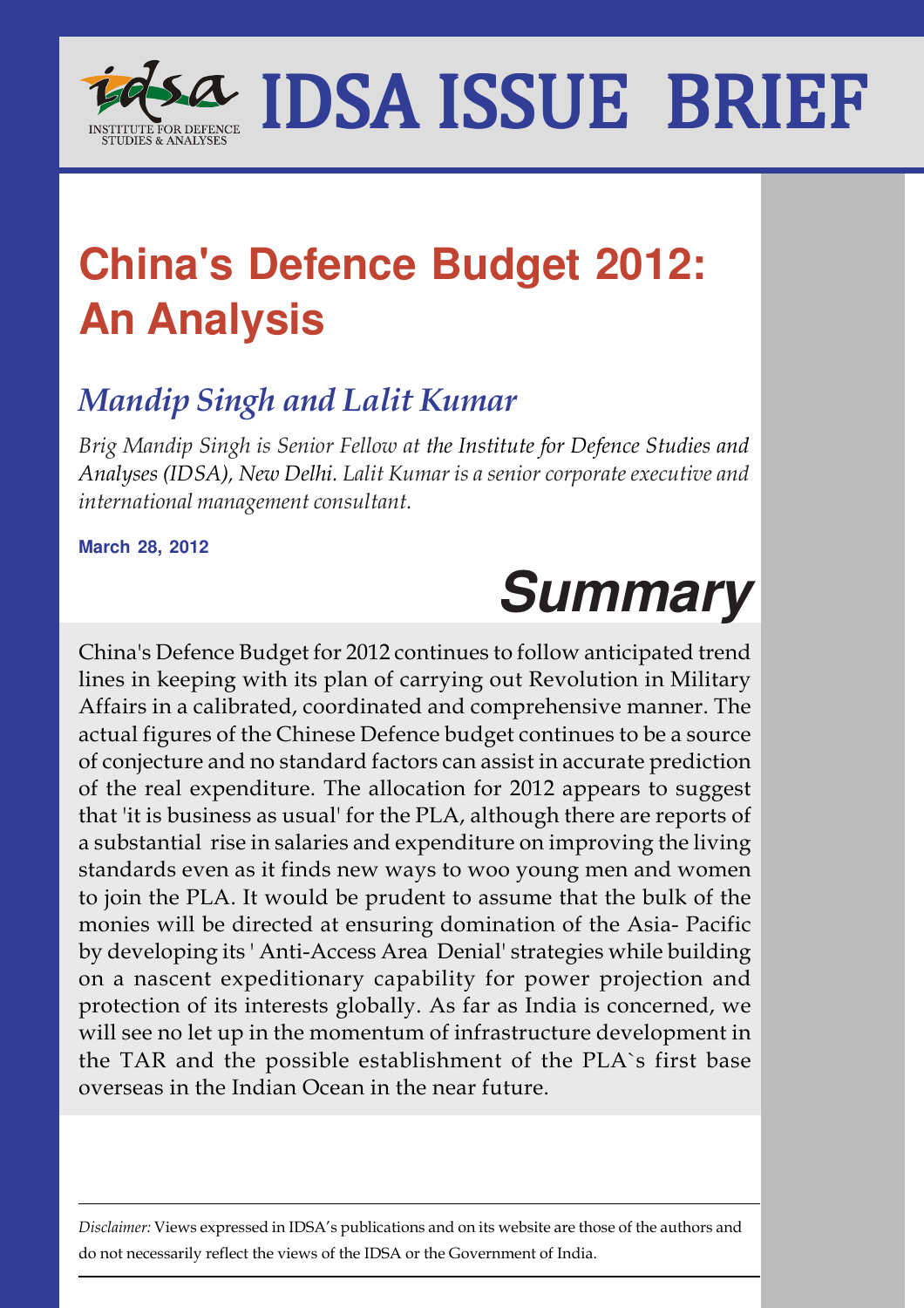quick to declare that the budget was 1.28 per cent of the country's gross domestic product On 4 March 2012, amidst little fanfare and just ahead of the opening of the National People's Congress (NPC), China announced its draft Defence Budget for 2012. At 670.2 billion Yuan (US \$106.4 billion) it represents an 11.2 per cent year-on-year increase from last year's budget figures of 602.6 billion Yuan. Li Zhaoxing, spokesperson for China's National People's Congress (NPC), the country's highest legislative body, was (GDP), down from 1.33 per cent in 2008; and that the year-on-year increase of 11.2 per cent was much less than the 12.7 per cent year-on-year increase from 2010. $^{\rm 1}$  Li also noted that China's budget was "reasonable and appropriate", and went on to clarify that "China is committed to the path of peaceful development and follows a national defence policy that is defensive in nature." This was clearly an attempt to put to rest any fears that China may be raising the bar on its military spending with the intent of announcing its growing military prowess on the world stage. Reasserting China's peaceful intentions, Li ended his statement thus: "The limited military strength of China is solely for safeguarding its national sovereignty and territorial integrity, and will not pose a threat to any country."<sup>2</sup>

An assessment of the Budget, however, seems to suggest otherwise. China's Defence Budget has seen a double digit increase over the last decade, in keeping with its quest to develop a military capable of fighting "local wars under conditions of informationalisation". This was apparent in Chinese Premier Wen Jiabao's opening day address to the 11<sup>th</sup> NPC where he said that China must enhance its military ability to win "local wars" even as there were growing concerns over China's assertiveness in the South China Sea, Indian Ocean Region, and in the Arunachal Pradesh border dispute with India. Defending the budget allocation, Major General Luo Yuan, a researcher with the Chinese People's Liberation Army (PLA) Military Science Academy, said that China has always maintained its defence spending at a "moderate and sufficient level"— "Moderate" means China will not raise its military spending merely for the purpose of boosting scale, while "sufficient" means the spending has to meet necessary demand for national defence.<sup>3</sup> *Xinhua*, the official Chinese news agency, said that the three implications of China's rising budget were "adherence to its central task—economic development", a display of the "government's confidence in coping with its ever more complicated exterior environment", and an "explicit message that China is adamant in maintaining the national security and global peace". Quite clearly, a veiled implication of intent to deal with security threats vigorously.<sup>4</sup>

<sup>1</sup> "China's Defence Budget to Grow 11.2 pct in 2012: Spokesman", *Xinhua*, March 4, 2012, available at English.news.cn, accessed on March 6, 2012.

<sup>2</sup> Ibid.

<sup>3</sup> Ibid.

<sup>4</sup> "Three Implications of China's Rising Defence Budget", *Xinhua*, March 5, available at English.new.cn, accessed on March 6, 2012.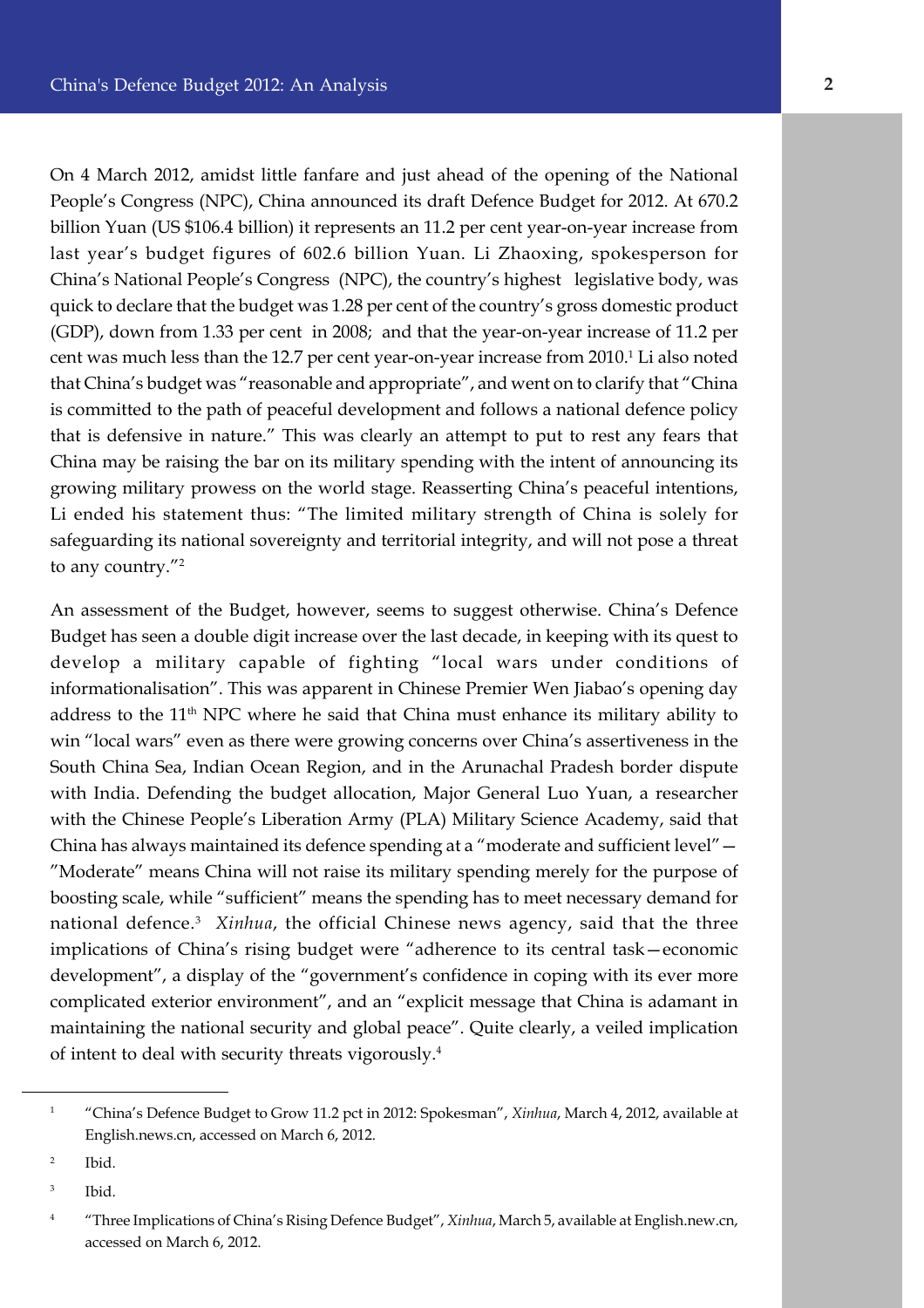#### **Understanding China's Defence Budget**

China's defence white papers have always linked the Defence Budget to its economy. In a sense, it sanctifies the relationship between the PLA and the CPC—clearly the PLA being subservient to the Party. The PLA does not break down its budget by individual service. However, the Central Military Commission, four General Headquarters Departments, Navy, Air Force, Second Artillery, National Defence University, Academy of Military Sciences, and the National University of Defence Technology (known as "major commands"), all have their own budgets which are allotted from the overall defence budget. The Defence Budget covers the following categories:

- **•** Personnel expenses, mainly covering salaries, insurance, food, clothing, and welfare benefits for officers, non-commissioned officers, and enlisted men as well as for civilian employees.
- l *Training and maintenance expenses***,** which cover troop training, institutional education, construction and maintenance of installations and facilities, and other expenses on routine consumables.
- l *Equipment expenses***,** covering research on, experimentation with, and procurement, maintenance, transportation, and storage, of weaponry and equipment.

The accurate percentages spent on each of these categories vary but are generally between 31 per cent and 36 per cent each. $^5$  In 2009, over 96 per cent of the total Budget was spent on the active force and just three per cent and one per cent on the militia and reserve force, respectively.<sup>6</sup> These figures could serve as a guideline for the breakdown in the budget expenditures for the future.

The process of making the budget is an annual, time-bound exercise. It has been called the "down-up-down" approach<sup>7</sup> where the General Logistics Department (GLD) of the PLA first works with the Central Military Commission (CMC) and the Ministry of Finance to establish total expenditure targets, and then initiates a bidding system from the lower military region (MR) and district-level headquarters. These are then put together to reach the final expenditure figures for the central defence budget.<sup>8</sup> Once approved, these are then disseminated down to Military Region/district level.

8 Ibid

<sup>&</sup>lt;sup>5</sup> Dennis J. Blasko, 'An Analysis of China's 2011 Defense Budget and Total Military Spending – The Great Unknown', *China Brief*, Volume 11, Issue 4, March 10, 2011.

<sup>6</sup> "China's National Defence Paper 2010", Chapter VIII, March 31, 2011, available at http:// news.xinhuanet.com/english2010/china/2011-03/31/c\_13806851\_32.htm, accessed on March 6, 2012.

<sup>7</sup> Monika Chansoria, *China: Military Modernisation and Strategy*, Knowledge World Publishers, 2011, p. 128.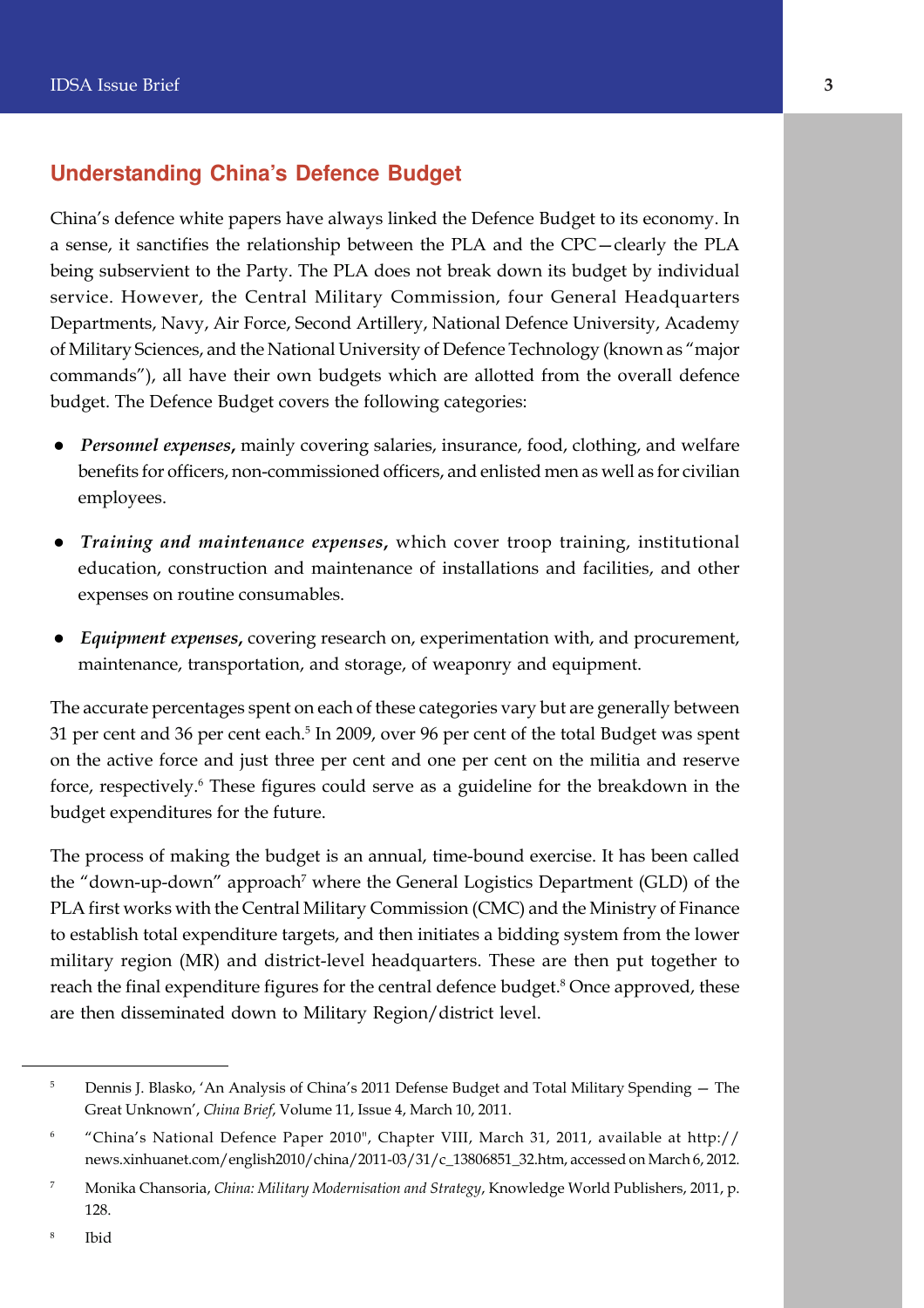#### **What Does China's Defence Budget Exclude?**

long way. Since 1998, China has been publishing biennial National Defence Papers which The level of transparency in the Chinese Defence Budgets has been improving over the years. It is still not fully transparent, but considering the fact that prior to 1998 China simply released an aggregate figure of total defence spending, the country has come a cover the Defence Budget in some detail; and since 2008, it submits a "Simplified Reporting Form" to the UN Secretary General, giving basic information about its military expenditure.<sup>9</sup> Willy Lam, a leading China expert at the Chinese University of Hong Kong, says that "funding for modernizing the country's military was not included in the published Budget."<sup>10</sup> According to *The Guardian*, "… (the [B]udget) according to foreign defence experts, may be 50 per cent higher as China excludes outlays for its nuclear missiles and other programmes."<sup>11</sup> A RAND report dated 2005 identifies those items not included more accurately: procurement of weapons from abroad, expenses for paramilitaries, nuclear weapons and strategic rocket programmes, state subsidies for the military-industrial complex, some military-related research and development, and extra-budget revenue.<sup>12</sup> Provincial governments also fund the PLA deployed within their provinces. These are payments for the use of airbases, naval bases, etc., which are not reflected in the Defence Budget. The other major exclusion in the Budget is the proceeds from the sale of weapons and equipment manufactured at the armament factories owned by the PLA.<sup>13</sup>

#### **Extra Budgetary Income**

Sources of extra-budgetary income are many but difficult to evaluate as they vary from year to year. Besides, insufficient data precludes applying a standard factor for addition. This still remains in the realm of conjecture. Listed below are some inferences:<sup>14</sup>

l Funds from Central/Provincial governments for mobilisation, conscription and demobilisation;

<sup>9</sup> Andrew S. Erickson and Adam P. Liff, "Understanding China's Defense Budget: What It Means, Why It Matters", *Pacific Forum CSIS*, PacNet, Number 16, March 9, 2011, available at http://csis.org/ files/publication/pac1116.pdf accessed on March 28, 2012.

<sup>10</sup> "China Boosts Defence Spending", *The International News*, Monday, March 5, 2012.

<sup>11</sup> "Chinese military spending increases by 11.2% in latest budget", *The Guardian*, March 4, 2012, available at http://www.guardian.co.uk/world/2012/mar/04/china-increases-defence-spending-11-2, accessed on March 6, 2012.

<sup>&</sup>lt;sup>12</sup> Keith Crane et al., "Modernizing China's Military: Opportunities and Constraints", RAND Corporation, 2005, available at http://www.rand.org/pubs/monographs/2005/RAND\_MG260- 1.pdf, accessed on March 6, 2012. Also see, Chansoria, n. 4, p. 144.

<sup>13</sup> Ibid.

<sup>14</sup> Chansoria, n. 4, p. 136.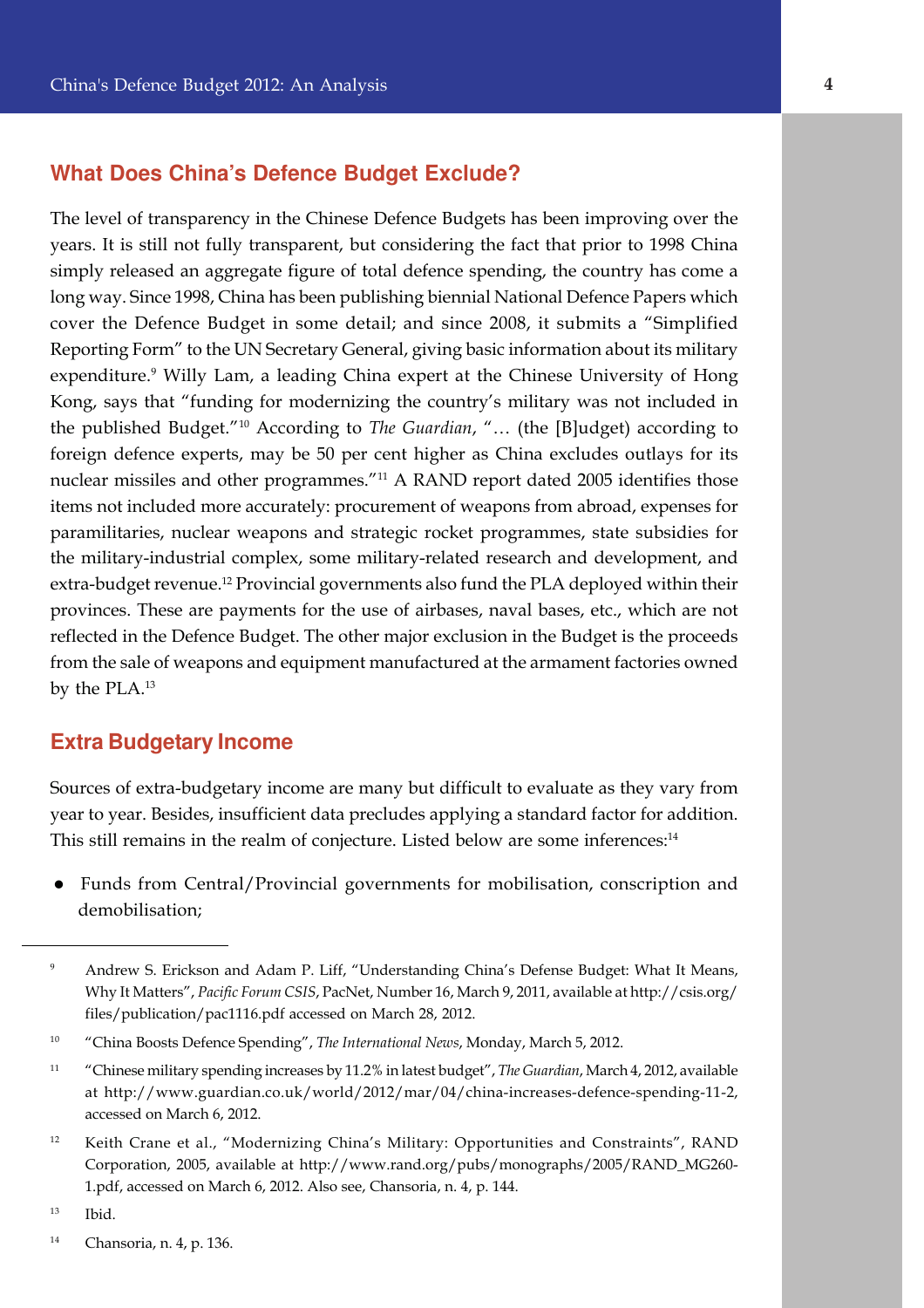- $\bullet$  Sale of land;
- l Food produced and consumed by PLA units including their sale;
- l Commercial guest houses, hotels, troop service centres and China XinXing Corporation (the largest commercial conglomerate of the General Logistics Department).

#### **Media Reactions**

Reactions to China's latest defence budget from the world media have been mixed, ranging from concern to caution. China's "ultimate goals for the Asia-Pacific region are undoubtedly hegemonistic," noted *The Taipei Times* in an editorial.<sup>15</sup> Already, China has used "economic and non-military tactics" to draw Taiwan and others into "its sphere of influence." Alluding to the famous quote by Theodore Roosevelt, "speak softly, but carry a big stick", the *Taipei Times* editorialised that with such a "big stick at its disposal, China will soon reach the point where it can take whatever it wants."<sup>16</sup> Further, China will soon have the "biggest, baddest military machine in the neighborhood," and become "the region's Big Brother."

*The New York Times* said that the growing gap between China's rising military expenditures and slowing spending by other countries in the region has reinforced the realisation that the United States may not remain the single dominant power in the Asia-Pacific region if Chinese military spending keeps escalating.<sup>17</sup>

The *Asahi Shimbun* quoted a high ranking Chinese military officer as saying that China's Defence Budget last year was 1.7 times what it announced, and that this year's spending plan could also "fall considerably below actual defence spending."<sup>18</sup> In its editorial, the daily stated that "Chinese leaders must understand that blurring the reality of the expansion of China's power helps spread the idea that it is a threat to the world." Noting that "China is becoming a superpower," the daily further added that "It is not suitable that such a big country remains inward-looking."<sup>19</sup>

The *Jakarta Post* said: "...growing Chinese power and East Asia's economic importance is

<sup>15</sup> "Speak softly, but carry a big stick", *The Taipei Times*, March 6, 2012 available at http:// www.taipeitimes.com/News/editorials/archives/2012/03/06/2003527089, accessed on March 25, 2012.

<sup>16</sup> Ibid.

<sup>17</sup> Jane Perlez, "Continuing Buildup, China Boosts Military Spending More Than 11 Percent", *New York Times,* March 4, 2012, available at http://www.nytimes.com/2012/03/05/world/asia/china-boostsmilitary-spending-more-than-11-percent.html, accessed on March 7, 2012.

<sup>18</sup> "Japan 'concerned' Over China Military Budget Boost", *Agence France Presse*, Tokyo, March 5, 2012.

<sup>19</sup> Ibid.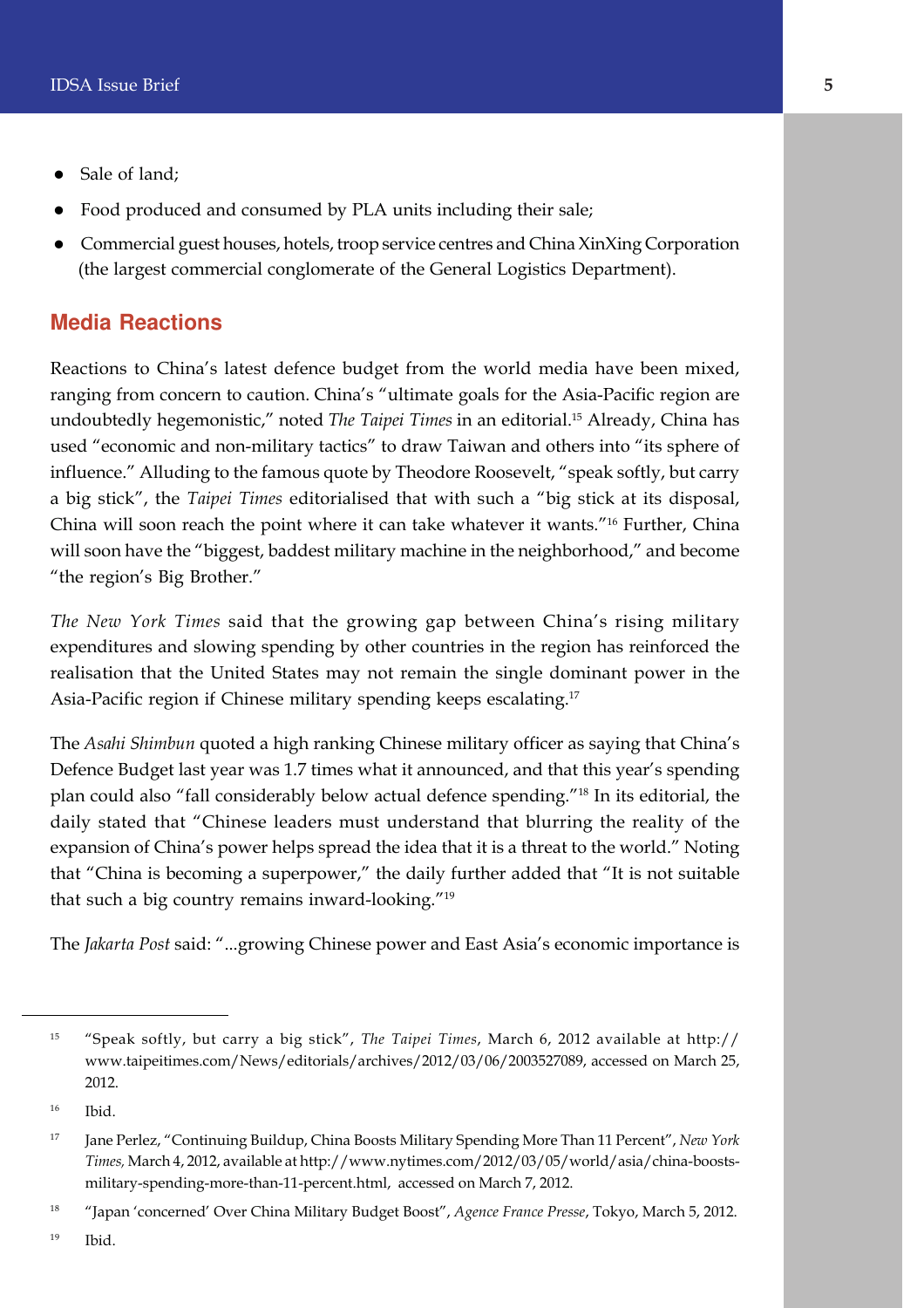driving neighboring countries to boost defense spending and has prompted the US to redirect defense resources to the region."<sup>20</sup> Coming after it did US President Barack Obama's announcement of his new Asia-Pacific "pivot" strategy, the increase in China's Defence Budget would be directed at shoring up its much trumpeted "anti access, area denial" strategy to counter the US and its allies in the Asia–Pacific.

The reaction in India has been guarded. According to *The Hindu*, "China's military spending is directed towards deployments in the South China Sea, where disputes have surfaced with many of China's neighbours and Beijing wary over increasing U.S. activity in the Asia-Pacific, and also towards Taiwan, which has historically been the People's Liberation Army's focus but has begun to recede as a priority with the recent warming in Cross-Strait relations."<sup>21</sup> But *The Tribune* pointed out that "Asian neighbours, however, have been nervous about Beijing's expanding military, and this latest double-digit rise could reinforce disquiet in Japan, India, Southeast Asia and self-ruled Taiwan, which China considers part of its territory."<sup>22</sup> Of course, China's forays in the Indian Ocean, combating piracy in the Gulf of Aden, and its quest for a base in the Indian Ocean, ostensibly to protect its diaspora off the east coast of Africa and the sea lanes, contribute to India's concerns.

#### **Analysis of the Budget**

The Chinese Defence Budget increased at an average of 3.5 per cent between 1978 and 1987, 14.5 per cent between 1988 and 1997, and 15.9 per cent between 1998 and 2007. Over the past 10 years, the official Budget has increased by roughly 3.6 times (up from 166 billion RMB in 2002 to 601 billion RMB today).<sup>23</sup> In 2012, it stood at over four times the 2002 figure. As a percentage of the world share of total defence spending, China spends 7.3 per cent of the world share, second only to the US, which is way ahead at 43 per cent of the world total. India's share of world defence expenditure is less than three per cent.

<sup>20</sup> Christopher Bodeen, "China to up defense spending by 11.2 pct in 2012", *The Jakarta Post,* March 13, 2012, available at http://www.thejakartapost.com/news/2012/03/04/china-defense-spending-112 pct-2012.html, accessed on March 7, 2012.

<sup>21</sup> Ananth Krishnan, "China's defence budget shoots up to \$100 billion", *The Hindu*, March 4, 2012 available at http://www.thehindu.com/news/international/article2960059.ece, accessed on March 25, 2012.

<sup>22</sup> "China's defence hike raises alarm", *The Tribune*, March 4, 2012, available at http:// www.tribuneindia.com/2012/20120305/main1.htm, accessed on March 19, 2012.

<sup>23</sup> Erickson and Liff, n. 9.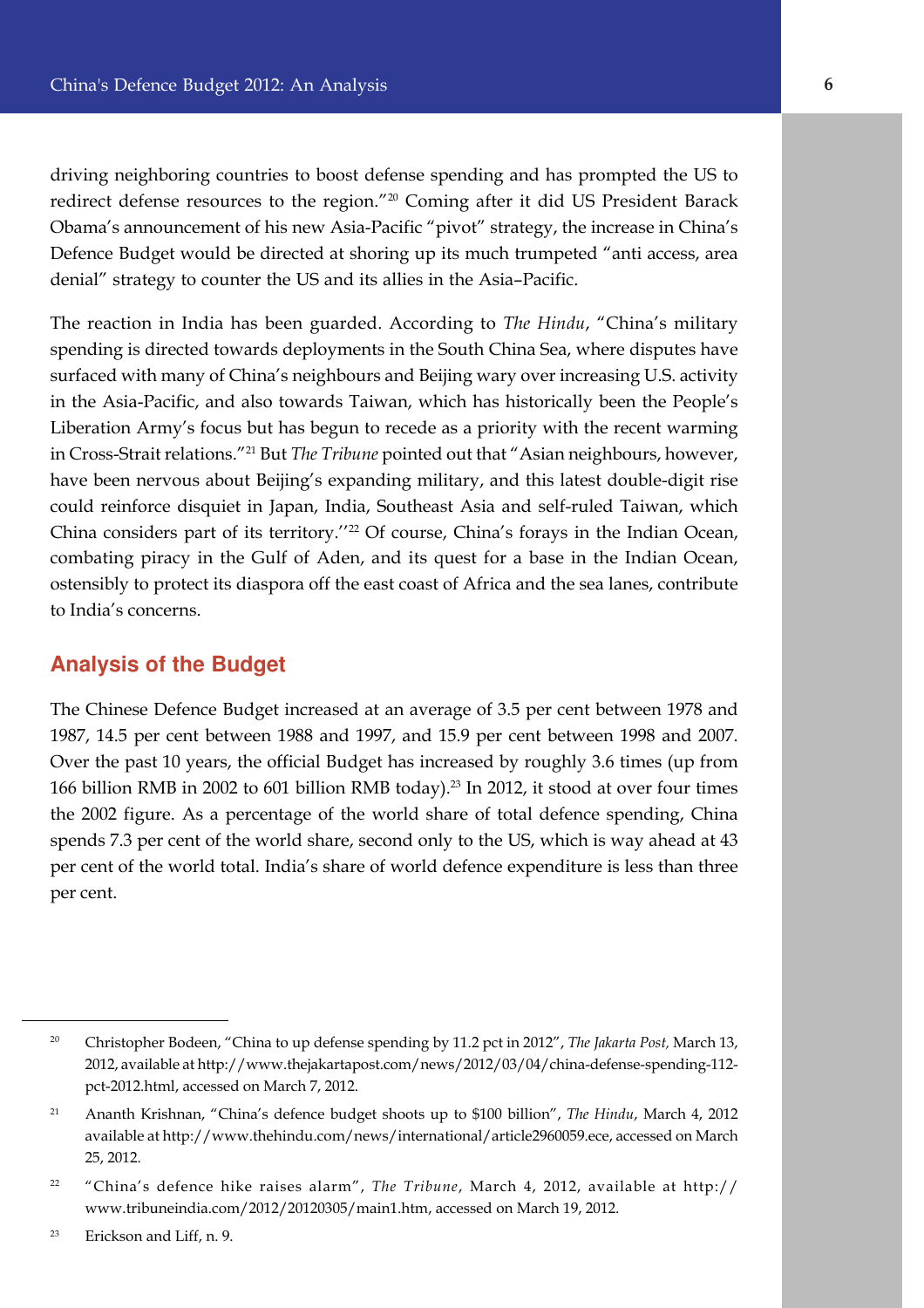

According to SIPRI, an analysis of military expenditure in the last decade suggests that China has increased its spending by a whopping 256 per cent in comparison to, say, India which has done so by 60 per cent. As a percentage of its GDP, China spends 2.2 per cent to India's 2.8 per cent (2010 figures), but the per capita expenditure on defence for China is a whopping \$88 as compared to India's \$34 and Pakistan's \$31.<sup>24</sup> In a report, IHS Jane's stated that by 2015, China's Defence Budget will double from \$119.8 billion to \$238.2 billion, thus closing the gap with the US, which is actually imposing cuts on its defence spending.

Interestingly, the figure of 670.2 billion Yuan announced by Li Zhaoxing, spokesperson for the NPC, at the press conference on March 4, 2012, is at variance with that placed before the NPC—reportedly 650.311 billion Yuan—and passed by that body on 14 March 2012. The "Report on the Implementation of Central and Local Budgets for 2011 and Draft Central and Local Budgets for 2012" states:

"The appropriation for national defence is 650.311 billion Yuan, an increase of 11.4 per cent. This comprises 647.92 billion Yuan of central government spending and 2.391 billion Yuan in transfer payments to local governments. We will support modernization of national defense and the military, improve training and living conditions of service men and women, and enhance the armed forces' capability to accomplish diverse military tasks."<sup>25</sup>

The difference of 20 billion Yuan has not been explained. Further, it is reasonable to assume that 119.39 billion Yuan set aside for "cutting edge technologies" from the Science

<sup>&</sup>lt;sup>24</sup> See http://www.rickety.us/2011/06/2010-defense-spending-by-country/, accessed on March 14, 2012.

<sup>&</sup>lt;sup>25</sup> "Report On The Implementation Of Central And Local Budgets For 2011 And On Draft Central And Local Budgets For 2012", Fifth Session of the Eleventh National People's Congress, March 5, 2012, available at http://www.npc.gov.cn/englishnpc/news/Supervision/2012-03/14/ content\_1713989.htm, accessed on March 23, 2012.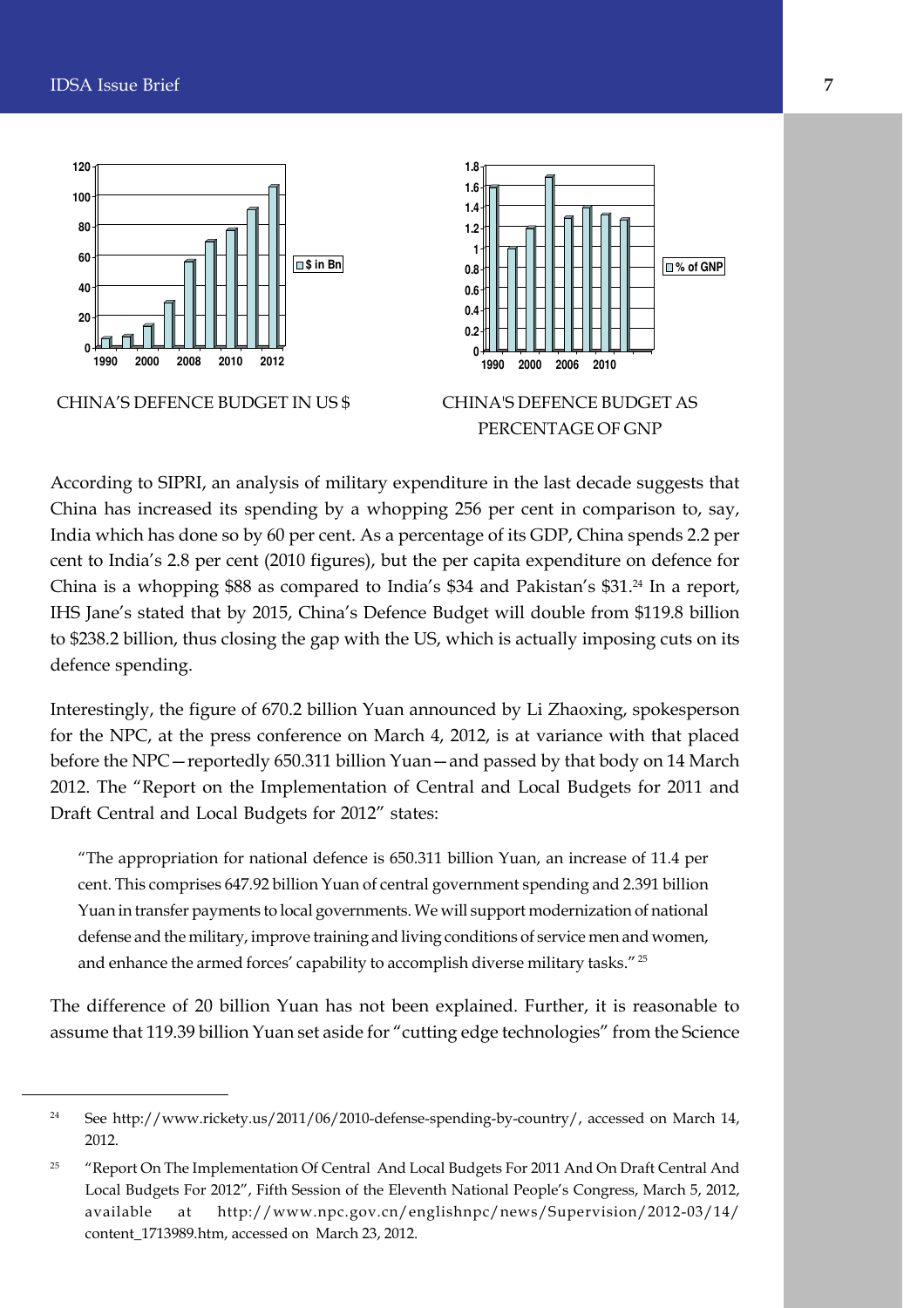and Technology budget of 228.5 billion Yuan, and the seven billion Yuan set aside for "strategic emerging industries" from the Resource Exploration, Electricity and Information budget of 87.726 billion Yuan, may in full or in part contribute indirectly to the defence effort.<sup>26</sup>

Given all this, there continues to be scepticism on the real figures of the Chinese budget. According to Srikanth Kondapalli,

"Since the Chinese budget does not include modernisation, dual-use technologies, R&D [research and development] aspects and export-import numbers, the figure that we saw on Sunday is not the ultimate truth. Western estimates say the actual figure should be at least double, although Indian estimates place the budget at \$150 billion rather than the Pentagon's \$220 billion figure."<sup>27</sup>

In 2002, the Chinese Budget was \$20 billion whereas US estimates of its actual budget was four times more. In 2009, the official Chinese budget was \$70 billion but estimates put it at \$150 billion, a factor of over two times.<sup>28</sup> Of course, no justification was given for the discrepancy. The Japanese daily, *Sankei Shimbun*, said in a story out of Beijing that US and European defence organisations share the view that China's "stealth" (read concealed) defence spending was up to three times the size of the announced military budget.<sup>29</sup> The estimates vary because of the following reasons: (i) China's opacity in furnishing details of costs, transactions etc; (ii) appropriate exchange rate of RMB into dollars—whether purchasing power parity (PPP) rates are to be applied; and, (iii) varying definitions of what constitutes the Defence Budget, for example, humanitarian aid and disaster relief, commercial ventures owned by the military, social welfare projects for troops like housing, etc. Therefore, it is difficult to apply a standard factor to the declared Budget to ascertain the real Chinese Budget.

#### **Who Will Benefit From the Budget?**

#### **Salaries and Living Habitat**

The largest share, an increase of almost \$11 billion, is to go for salaries of the armed forces. The leadership had announced a five to 40 per cent increase in the salaries of

<sup>26</sup> Ibid.

<sup>&</sup>lt;sup>27</sup> Defence IQ blogs, available at http://intellibriefs.blogspot.in/2012/03/rising-sun-chinas-defencebudget.html, accessed on March 14, 2012.

<sup>28</sup> Blasko, n. 2.

<sup>29</sup> "China's Defence Budget a Threat to Region: Taiwan", *The International News*, March 6, 2012, available at http://www.thenews.com.pk/Todays-News-1-96283-Chinas-defence-budget-a-threat-to-region-Taiwan, accessed on March 19, 2012.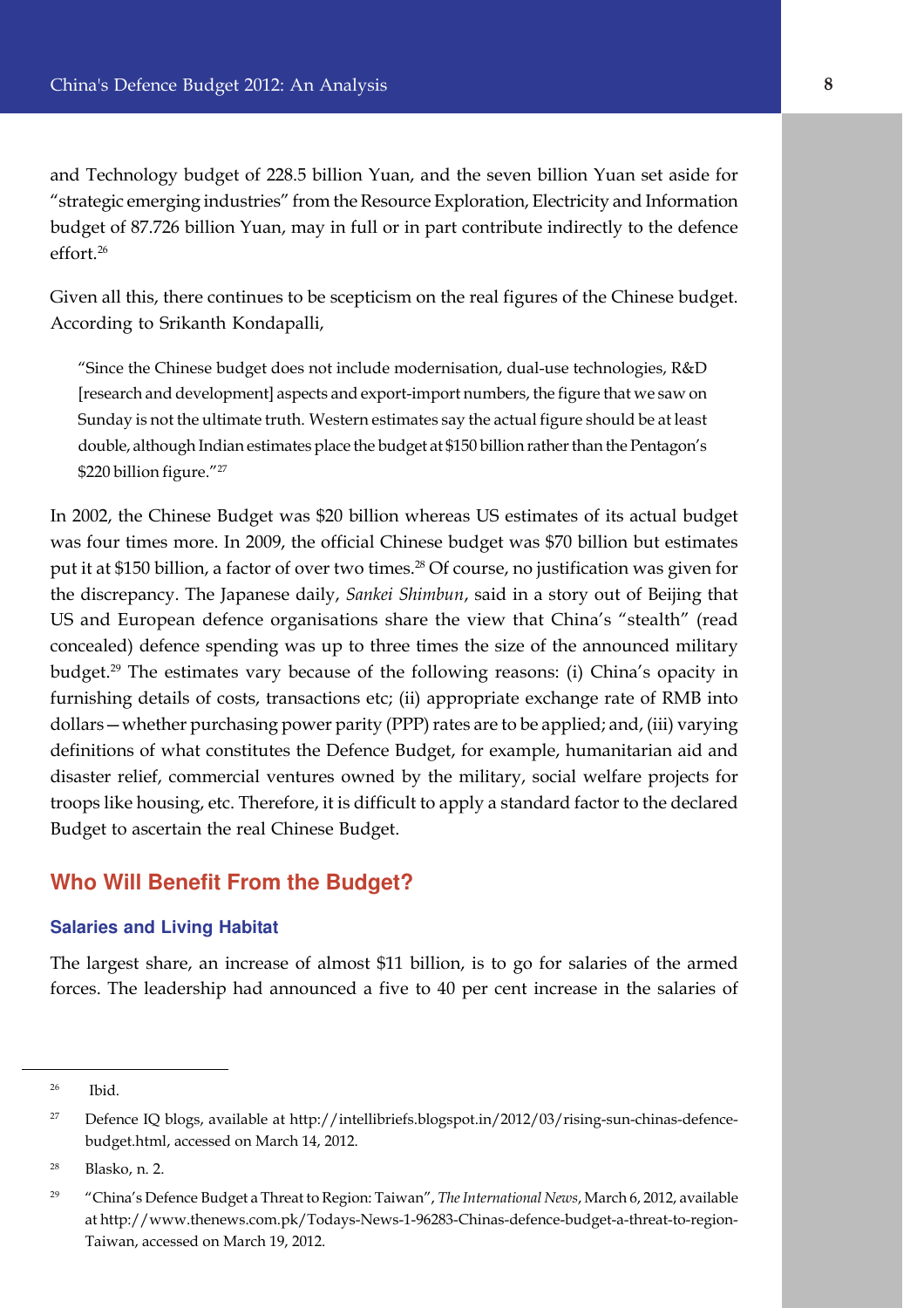armed services personnel in March 2011, to be implemented biannually.<sup>30</sup> Arthur Ding, a professor of international relations at Taiwan's National Chengchi University, opines: "… the salaries, will take a major portion of the increase and also they are recruiting, they are somewhat switching to voluntary force gradually, I would say, and (to maintain a) voluntary force would take tremendous budget, tremendous money to recruit sufficient manpower."<sup>31</sup> There is also a concerted effort at improving the living habitat of troops in a bid to raise morale in keeping with its growing economy.

#### **Anti-Access/Area Denial (A2AD) Capability Developments**

#### Traditional A2AD Domain

Anti-Ship Ballistic Missiles designed to target forces at sea, combined with overhead and over-the-horizon targeting systems to locate and track moving ships; conventional and nuclear-powered attack submarines capable of firing advanced Anti Ship Cruise Missiles (ASCMs); Surface combatants—LUZHOU, LUYANG-I/II class; Maritime Strike Aircraft- JB-7 and JB- 7A, H-6G; and, Air Superiority fighter (ASF) like the SU-30 MK2, armed with ASCMs.

#### Air and Air Defence Components

Russian S300 PMU/SA-10 and S300 PMU1/SA-20 air defence missiles, as well as the indigenous HQ-9 (similar to SA10/20 family) designed for the defence of vital facilities against mass strikes by aircraft, strategic cruise missiles, tactical and theatre ballistic missiles, and other air attack weapons over a full range of altitudes and speeds in heavy electronic counter measures (ECM) environments. Production of Fourth-generation aircraft (for example, Su-27/J-11 and Su-30 variants) as well as the indigenous J-10 for local air dominance will be expedited with the purchase of 150 J-11 and 120 J-10 engines ordered from Russia. Acquisition and development of longer-range Unmanned Aerial vehicles (UAVs) and combatised versions like UCAVs for expanding long range reconnaissance and strike.

#### Futuristic Programmes

China will continue to invest heavily in the J-20 stealth fighter development including avionics and high performance jet engines. The progress on the 35 satellite constellation second generation satellite navigation system is likely to be on schedule.

<sup>&</sup>lt;sup>30</sup> Lin Liyao, available at http://www.china.org.cn/china/2011-03/09/content\_22094634.htm, china.org.cn, March 9, 2011 accessed on March 28, 2012.

<sup>31</sup> Stephanie Ho, "China Boosts 2012 Military Spending", *VOA News*, March 4, 2012, available at http:/ /www.voanews.com/english/news/China-Boosts-2012-Military-Spending—141342473.html, accessed on March 25, 2012.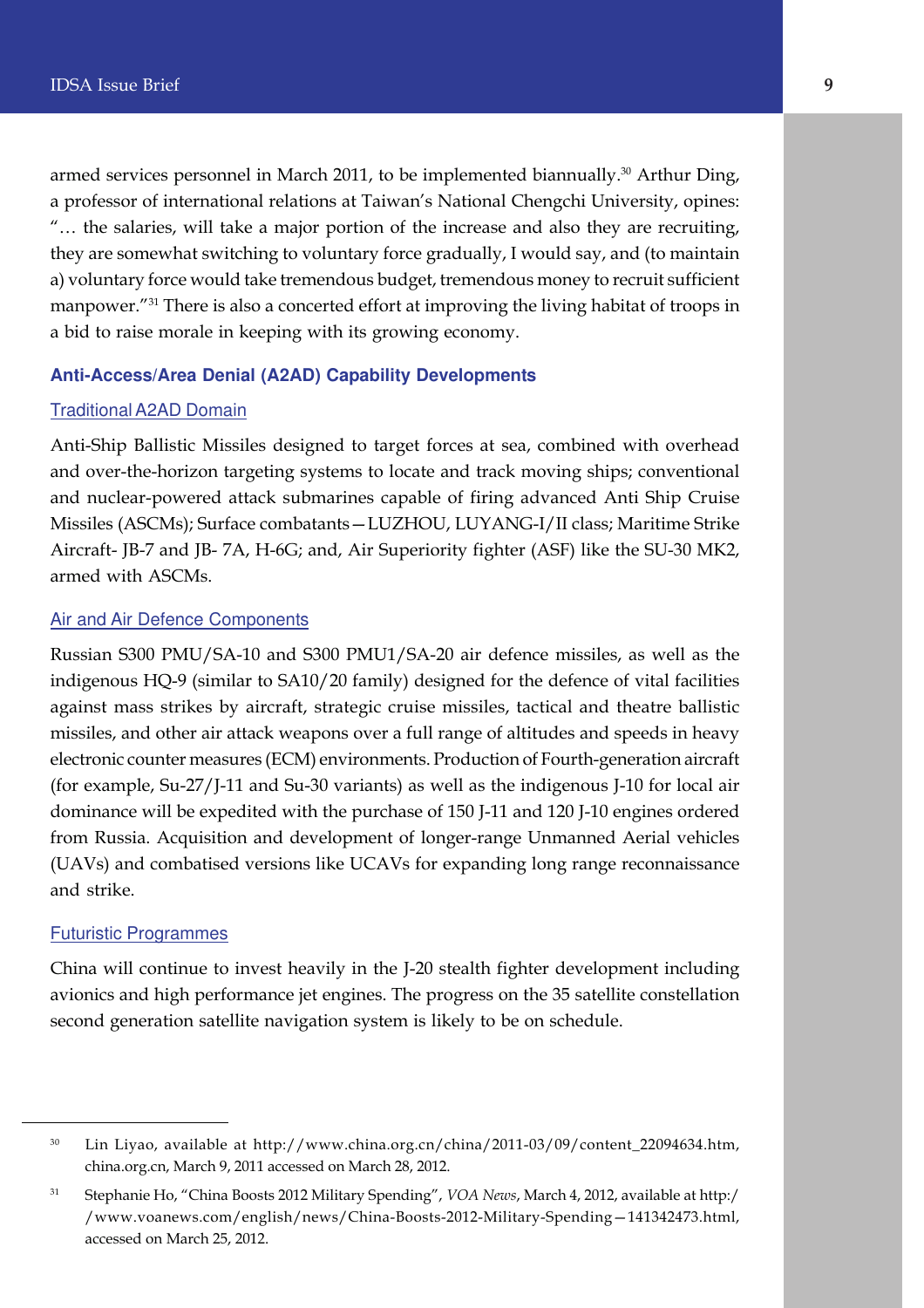#### Ballistic Missile Defence

- Procurement: Eight battalions of SA-20 PMU2 systems (range 200 km) were imported in 2006 and another eight battalions were ordered which are likely to be imported from Russia.
- e Local Development: China is proceeding with R&D for a missile defence umbrella at exospheric altitudes (>80 km). Improvements and development in the HQ-9 systems will continue.

#### **Strategic Capabilities**

#### Nuclear Forces

China's nuclear arsenal currently consists of about 200 intercontinental ballistic missiles (ICBMs), including the silo-based CSS-4 (DF-5); the solid-fueled, road-mobile CSS-10 Mods 1 and 2 (DF-31 and DF-31A); and the more limited range CSS-3 (DF-3). This force is complemented by liquid-fueled CSS-2 IRBMs and road- mobile, solid-fueled CSS-5 (DF-21D) MRBMs for regional deterrence missions. China will acquire additional CSS-10 Mod 2s and enhanced CSS-5s. The first of the new JIN-class (Type 094) nuclear submarines (SSBN) appears ready and operationalised with the JL2 long range missile. The production of the other JIN class will continue.

#### Advanced Technologies

China will continue to invest in a range of systems, including Multiple Independently Targeted Reentry Vehicle (MIRVs), decoys, chaff, jamming, thermal shielding, and antisatellite (ASAT) weapons.

#### Power Projection

The current aircraft carrier will continue its sea trials and complete its fitment of equipment; and the development of the J-15 shipboard fighter for its air wing will continue. Two more aircraft carrier keels were laid in 2010 and these will continue to be funded.

#### Strategic Mobility

The Y-20, 4-engined, 50-ton payload aircraft is likely to have its first flight around end-2012. Investments will continue for its development. For mobility by sea, the PLA has launched two Type 071 Landing Platform Docks (LPD) and a third is under construction.

#### **Ground Forces**

PLA's large ground force has not experienced the same dramatic modernisation as other branches of the PLA. Much of this effort is focused on units garrisoned near Taiwan. Additional amphibious assault vehicles—Type 05 (ZBD-05)—will enter service in key units, improving the ground forces' capability to conduct amphibious attacks. Throughout the PLA, small numbers of modern main battle tanks (Type 99), armoured vehicles